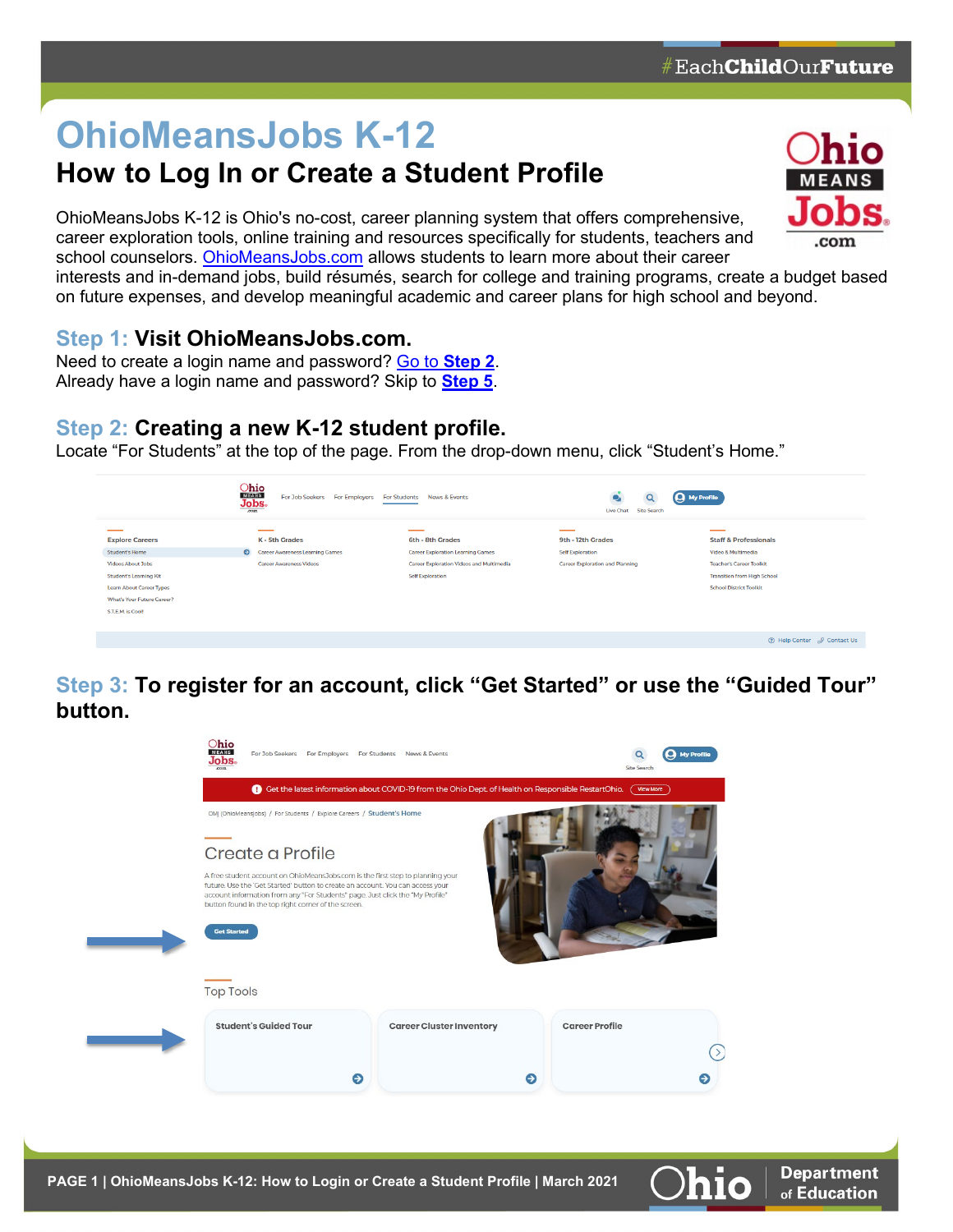**Department** 

of Education

hio

**Step 3a:** If you chose "Get Started," follow these directions. Click "Register Here."

| Welcome to OhioMeansJobs!                                                                                             |  |
|-----------------------------------------------------------------------------------------------------------------------|--|
| Please sign in with your email address / username and password<br>in the fields below to continue.<br><b>Username</b> |  |
| <b>Password</b><br>Forgot Password?                                                                                   |  |
| Sign In                                                                                                               |  |
| New to OhioMeansJobs? Register Here                                                                                   |  |

**Step 3b:** If you chose "Guided Tour," follow these directions. Click "Let's Go."

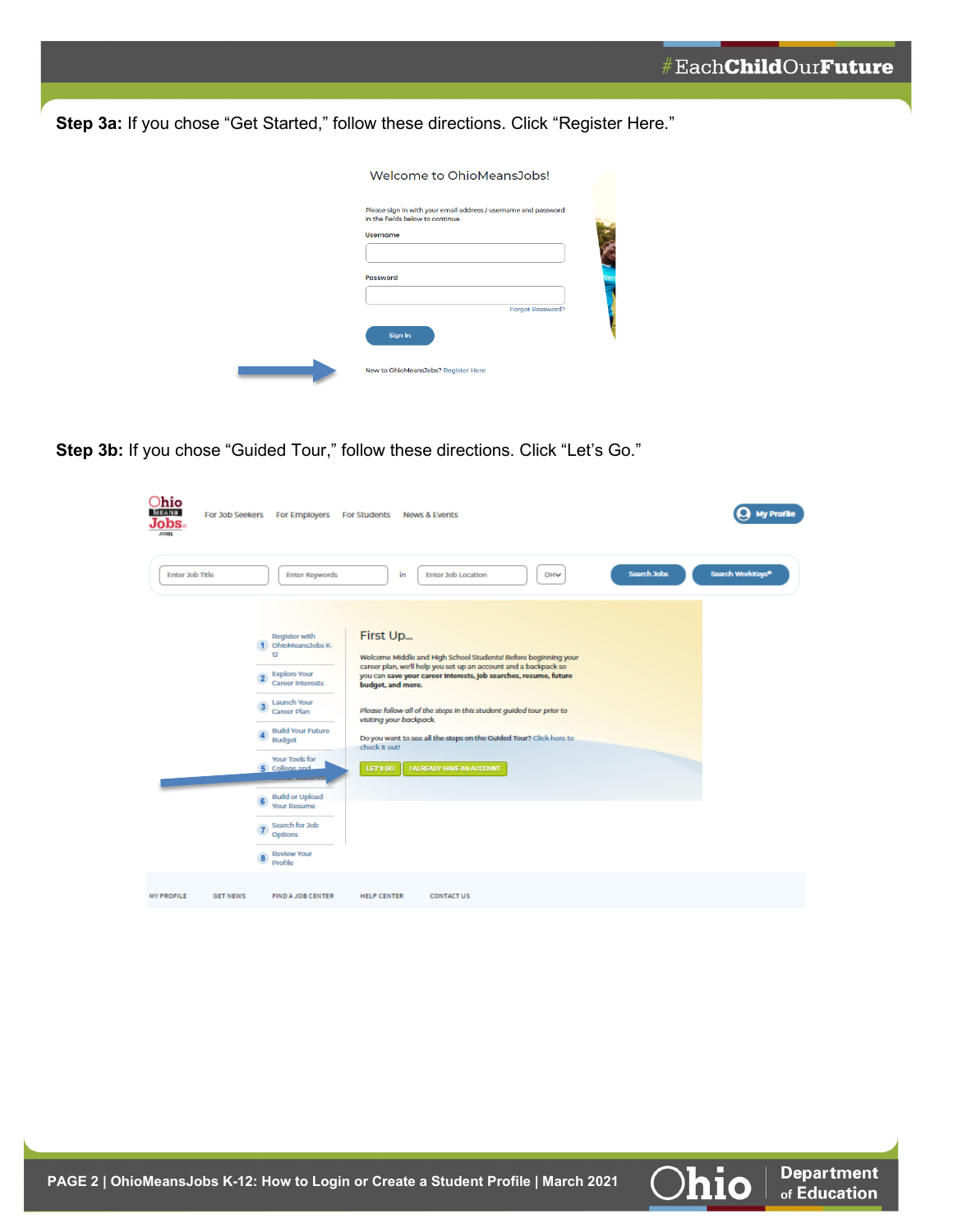|                                            | Step 4: Fill in the information to create an account.                        |                                                |                              |
|--------------------------------------------|------------------------------------------------------------------------------|------------------------------------------------|------------------------------|
| $O$ hio<br>$\mathbf{Jobs}_{\circ}$<br>.com | <b>For Job Seekers</b><br><b>For Employers</b><br>For Students News & Events |                                                | $\mathbf Q$ My Profile       |
| <b>Enter Job Title</b>                     | in<br><b>Enter Job Location</b><br><b>Enter Keywords</b>                     | OH V<br><b>Search Jobs</b>                     | Search WorkKeys <sup>®</sup> |
| <b>Create Account</b>                      |                                                                              |                                                |                              |
| <b>Login Information</b>                   |                                                                              |                                                | ❸                            |
|                                            | <b>Email Address</b>                                                         | <b>Re-enter Email Address:</b>                 |                              |
|                                            | Password:                                                                    | <b>Re-enter Password:</b>                      |                              |
|                                            | <b>Security Question:</b><br>- SELECT-<br>v                                  |                                                |                              |
|                                            | <b>Security Answer:</b>                                                      | Re-enter Security Answer:                      |                              |
|                                            |                                                                              | I agree to OhioMeansJobs terms and conditions. |                              |
| <b>Basic Information</b>                   |                                                                              |                                                | $\bullet$                    |
|                                            | Salutation (Optional)<br>Select<br>v<br><b>First Name</b>                    |                                                |                              |
|                                            | Middle Name (Optional)                                                       |                                                |                              |
|                                            | <b>Last Name</b>                                                             |                                                |                              |
|                                            |                                                                              |                                                |                              |

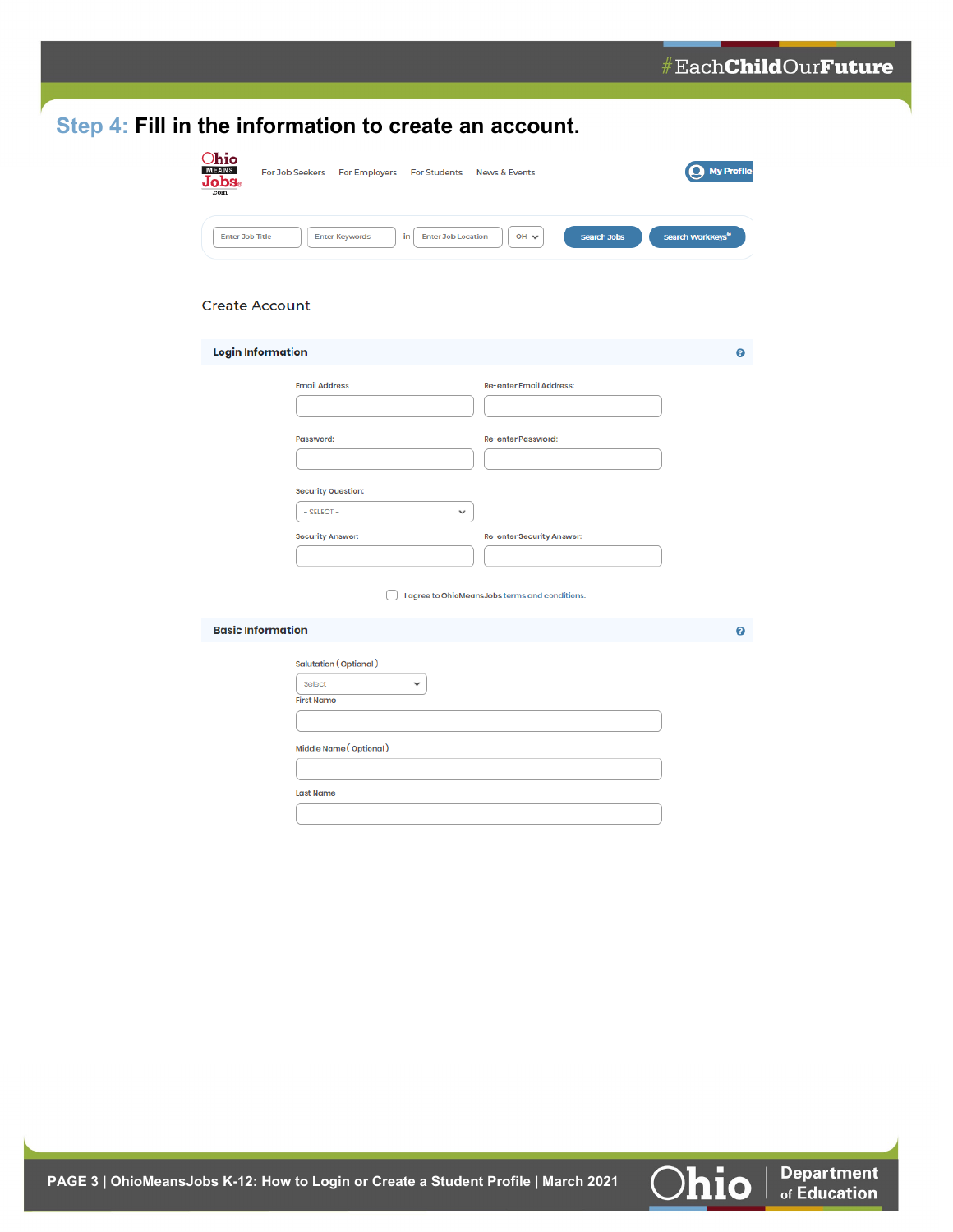#### #EachChildOurFuture

Ø

**Department**<br>of Education

Ohio

| Home Address (Optional)                                                               | Home Address (Optional) |
|---------------------------------------------------------------------------------------|-------------------------|
|                                                                                       |                         |
| Postal/ZIP Code (Optional)                                                            | City (Optional)         |
|                                                                                       |                         |
| State (Optional)                                                                      |                         |
| Ohio<br>v                                                                             |                         |
| <b>Primary Phone:</b>                                                                 |                         |
| Home                                                                                  |                         |
| Secondary Phone (Optional)                                                            |                         |
| - SELECT-                                                                             |                         |
| Are you a K-12 student?:<br>Yes<br><b>No</b>                                          |                         |
| Yes, I am at least 13 years old and I agree to OhloMeansJobs terms and conditions.    |                         |
| No, I am not at least 13 years old and I agree to OhIoMeansJobs terms and conditions. |                         |
| <b>Student type:</b><br>Home schooled () Not currently enrolled<br>Enrolled           |                         |
| Do you want to allow your teachers to view your profile?:                             |                         |
| Yes<br><b>No</b>                                                                      |                         |

#### Gender / Ethnicity

| Ethnicity (Optional) |  |
|----------------------|--|
| $-$ SELECT $-$       |  |
| Gender (Optional)    |  |
| $-$ SELECT $-$       |  |

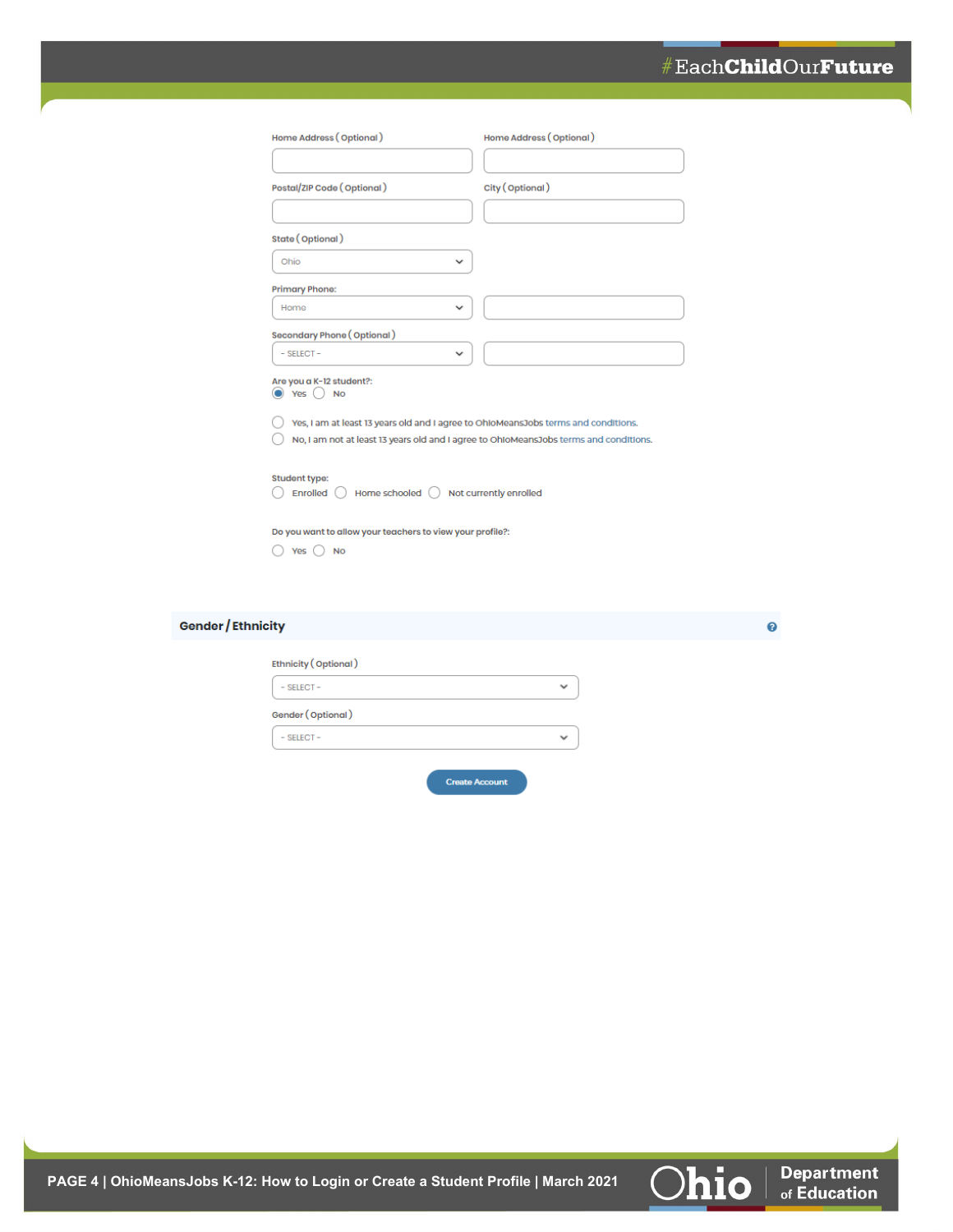### <span id="page-4-0"></span>**Step 5: How to log in with a current K-12 student profile.**

Click "My Profile," which is located in the upper right corner of every page.

| Ohio<br><b>MEANS</b><br>For Job Seekers<br>For Employers For Students News & Events<br>$J$ o $bso$<br>.com                                                                                                                                                                                               |                                                                                                              | Site Search           | $\Omega$ My Profile | <u> and the contract of the contract of the contract of the contract of the contract of the contract of the contract of the contract of the contract of the contract of the contract of the contract of the contract of the cont</u> |
|----------------------------------------------------------------------------------------------------------------------------------------------------------------------------------------------------------------------------------------------------------------------------------------------------------|--------------------------------------------------------------------------------------------------------------|-----------------------|---------------------|--------------------------------------------------------------------------------------------------------------------------------------------------------------------------------------------------------------------------------------|
|                                                                                                                                                                                                                                                                                                          | <b>e</b> Get the latest information about COVID-19 from the Ohio Dept. of Health on Responsible RestartOhio. | (View More            |                     |                                                                                                                                                                                                                                      |
| OMJ (OhioMeansJobs) / For Students / Explore Careers / Student's Home<br>Create a Profile                                                                                                                                                                                                                |                                                                                                              |                       |                     |                                                                                                                                                                                                                                      |
| A free student account on OhioMeansJobs.com is the first step to planning your<br>future. Use the 'Get Started' button to create an account. You can access your<br>account information from any "For Students" page. Just click the "My Profile"<br>button found in the top right corner of the screen. |                                                                                                              |                       |                     |                                                                                                                                                                                                                                      |
| <b>Get Started</b>                                                                                                                                                                                                                                                                                       |                                                                                                              |                       |                     |                                                                                                                                                                                                                                      |
| <b>Top Tools</b>                                                                                                                                                                                                                                                                                         |                                                                                                              |                       |                     |                                                                                                                                                                                                                                      |
| <b>Student's Guided Tour</b>                                                                                                                                                                                                                                                                             | <b>Career Cluster Inventory</b>                                                                              | <b>Career Profile</b> |                     |                                                                                                                                                                                                                                      |
| Э                                                                                                                                                                                                                                                                                                        | Э                                                                                                            |                       | ⊖                   |                                                                                                                                                                                                                                      |

**Step 5a:** Enter your username and password and then click "Sign in."

| Enter Job Title | Enter Keywords                               | Enter Job Location<br>in. | OHV             | Search WorkKeys <sup>®</sup><br>Search Jobs |
|-----------------|----------------------------------------------|---------------------------|-----------------|---------------------------------------------|
|                 | Please sign in with your email address /     |                           |                 |                                             |
| continue.       | username and password in the fields below to |                           |                 |                                             |
| Usemame         |                                              |                           |                 |                                             |
|                 |                                              |                           |                 | <b>VOLUNTEER</b><br><b>NIVET!</b>           |
| Password        |                                              |                           | <b>OLUMTEE!</b> |                                             |



**Department** 

of Education